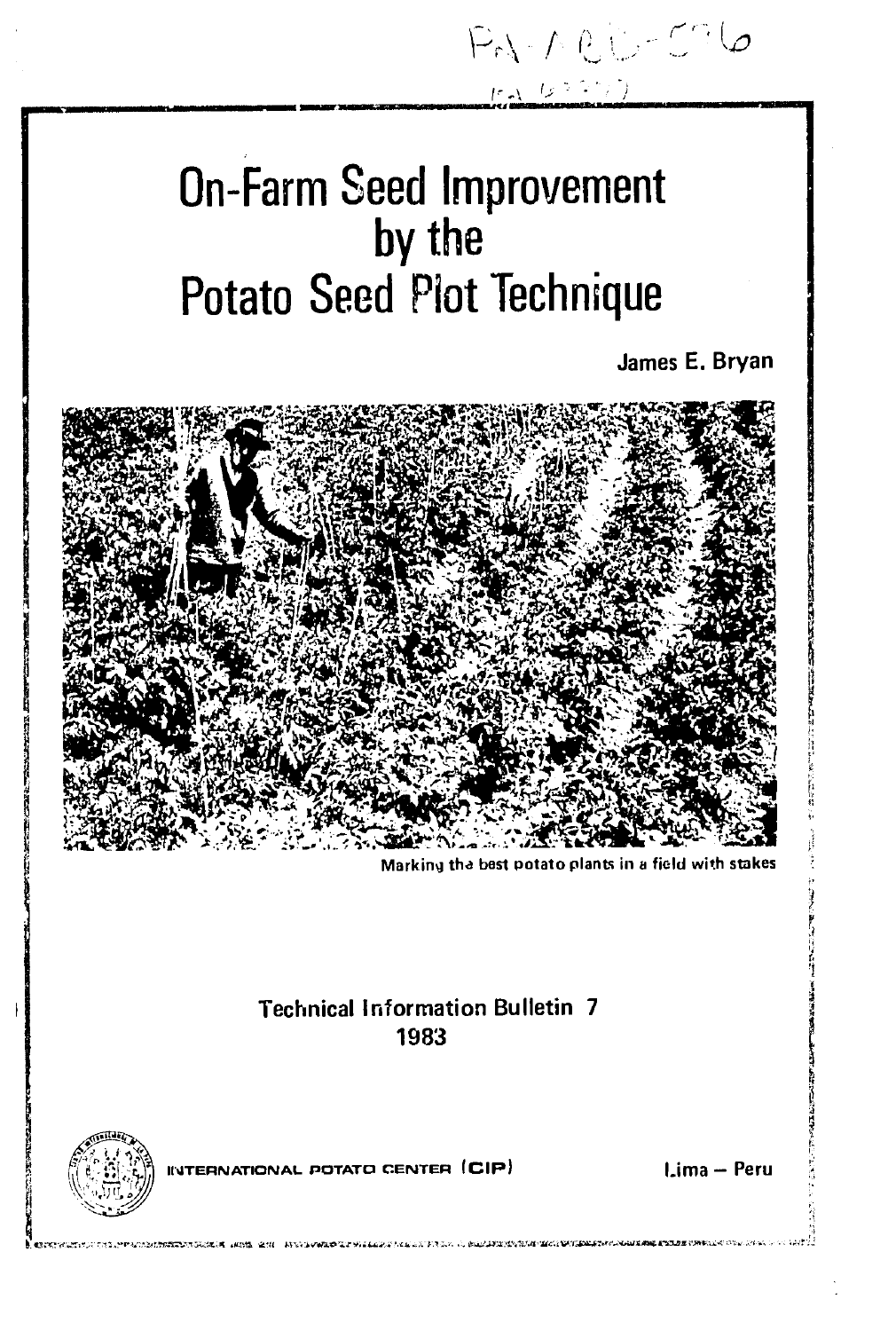$P_{M} - M_{c}D - 596$ 

Technical Information Bulletin **7** 

# **On-Farm Seed Improvement by the Potato Seed Plot Technique**

James **E.** Bryan

| International Potato Center |
|-----------------------------|
| Apartado 5969               |
| Lima - Peru                 |

Cable: CIPAPA-Lima Lima **-** Peru Telex: **25672** PE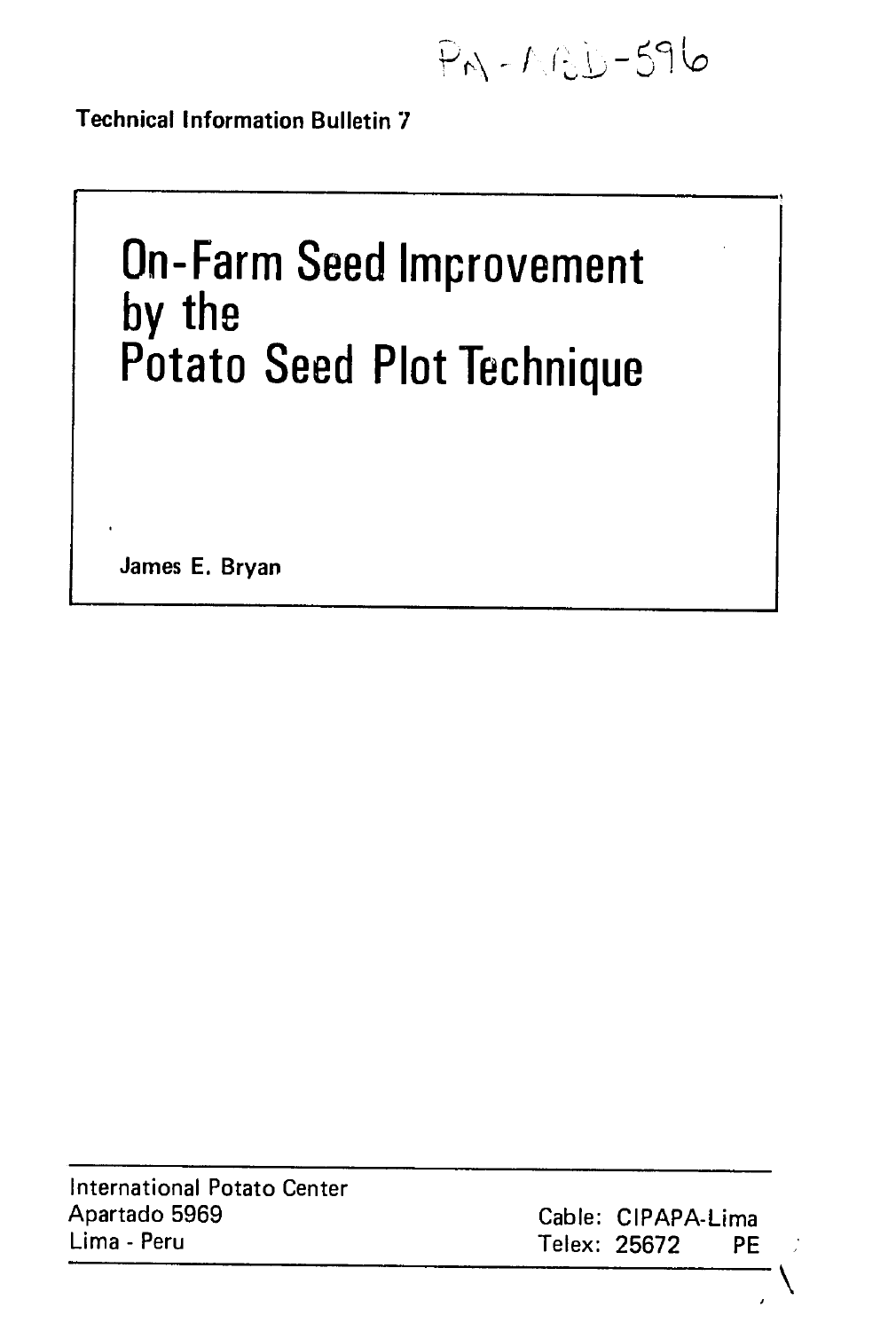## On- Farm Seed Improvement **by** the Potato Seed Plot Technique

**Objectives.** Study of this bulletin should enable you to:

- $\bullet$  explain the principle of the potato seed plot technique,
- **"** describe the procedure of the technique,
- \* calculate the seed plot size needed for your conditions,
- **"** explain principles of seed plot care.

### Study materials

Diseased and healthy potato plants.

### **Practical**

- Identify and mark desirable plants in a potato field.
- Point out undesirable and diseased plants in the field.
- Select the most advantageous location of a potato seed plot under your farming conditions.
- \* Calculate examples for seed plot sizes in addition to examples in Section **3.**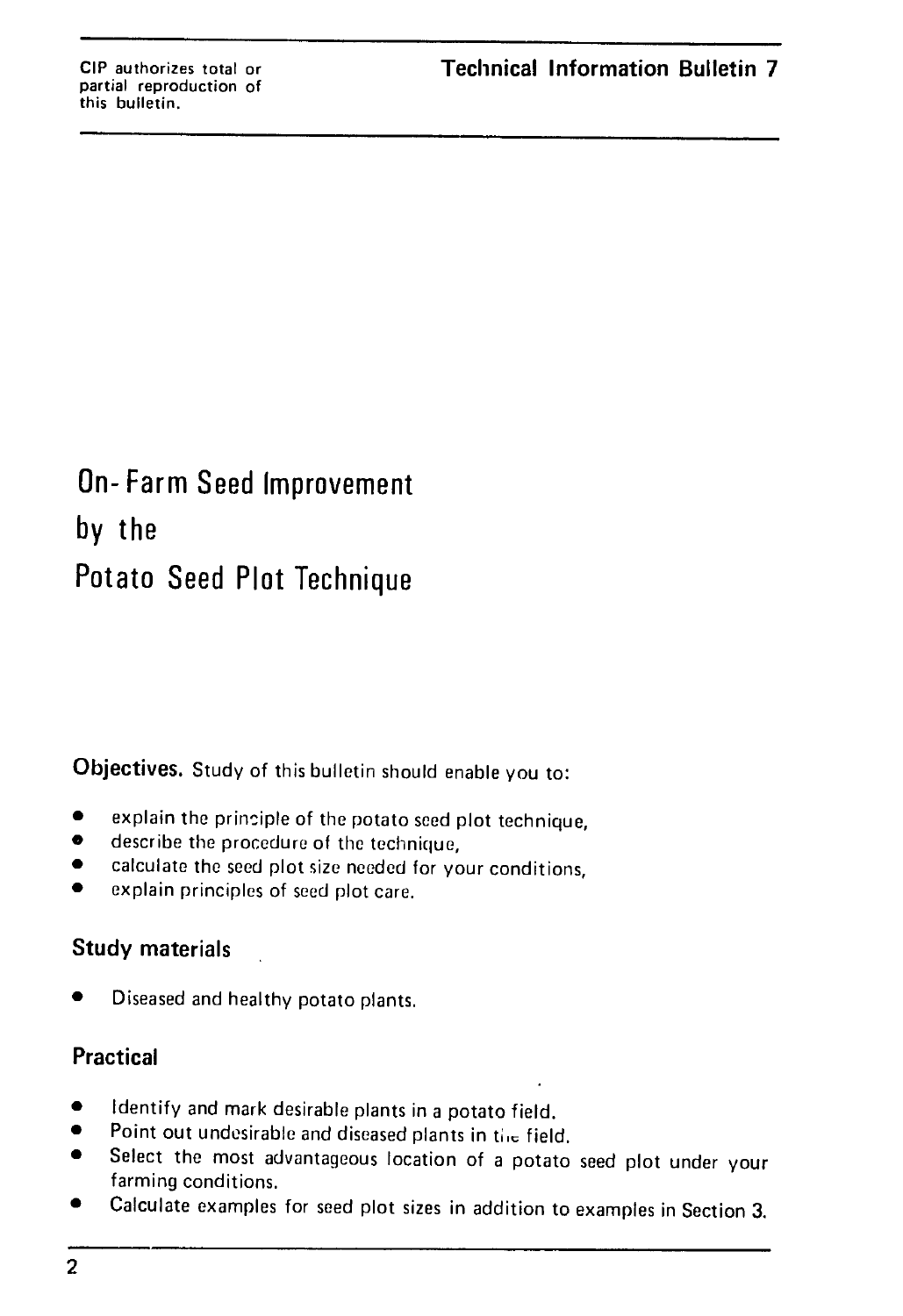### **Questionnaire**

- 1 What is the principle of the potato seed plot technique?
- 2 Is roguing required in the potato seed plot technique? What benefit would its application have?
- 3 What is the major requirement for applying the technique?
- 4 What potato crop would you select to begin the seed improvement program?
- 5 At which time can you best recognize the most desirable plants?
- 6 Which plants should you mark by staking, and which not?
- 7 How many plants should you stake?
- 8 Give reasons for eliminating some staked plants at harvest.
- 9 How should you store the tubers of the staked plants?
- 10 How should you use the tubers from the selected plants?
- <sup>11</sup> Why should you use all tubers for replanting the seed plot, not just the ideal-size seed tubers?
- 12 How should you use the tubers from the **unmarked** plants once the seed plot technique is in progress?
- 13 What does the "multiplication rate" indicate?
- 14 Why should the seed plot size be larger than actually calculated? How much larger should it be?
- 15 What results would you expect, and how may you improve the potato seed plot technique after some years of careful selection?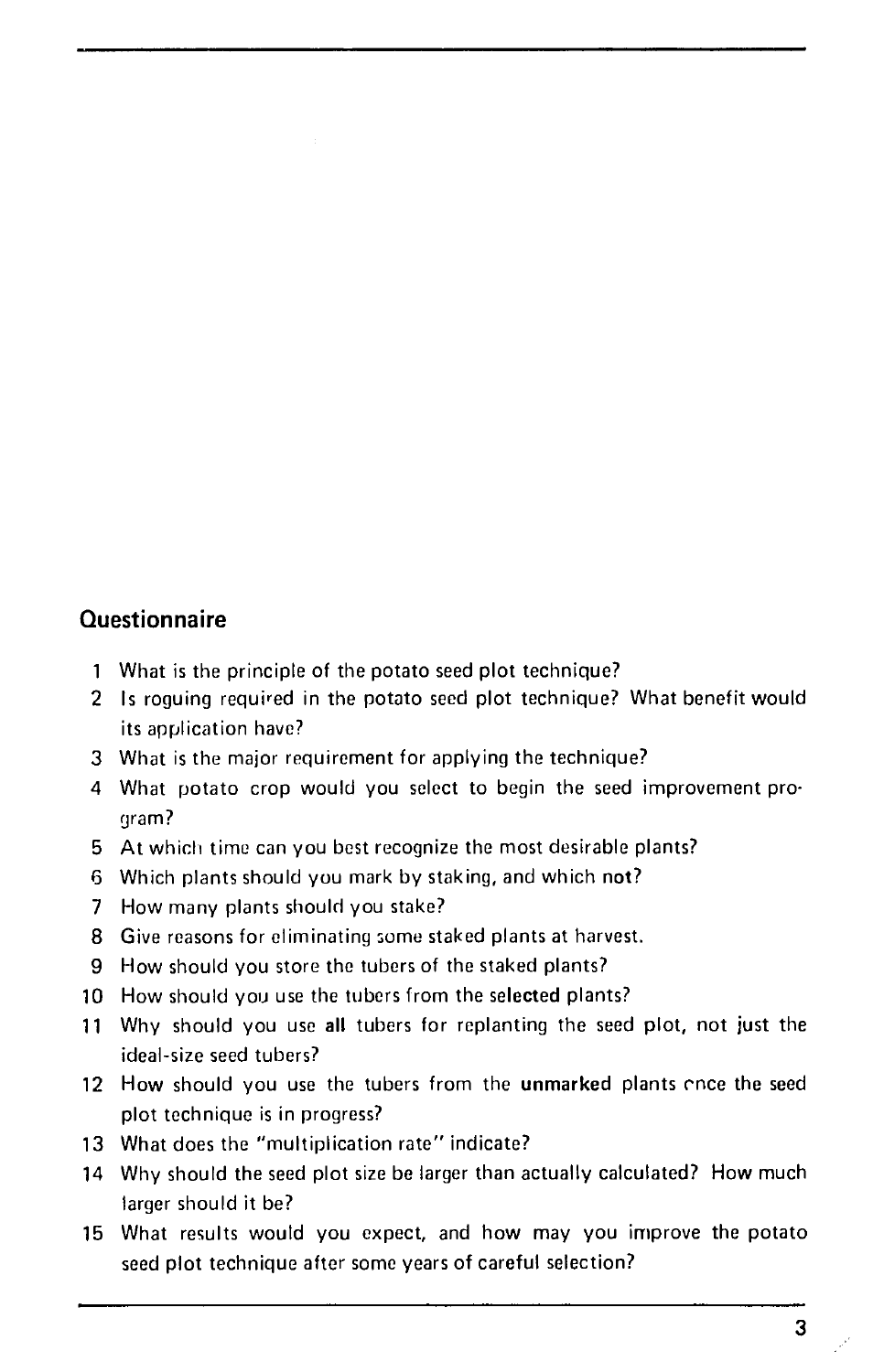## On-Farm Seed Improvement

**by** the

## Potato Seed Plot Technique

- 1 Principle of the technique
- 2 Procedure
- **3** Calculating seed plot size
- 4 Seed plot care and anticipated results
- **5** Additional study

A potato grower can produce his own improved seed tubers and obtain a better crop through a planned process of selection of seed. The seed plot technique is especially useful in the absence of an official seed program.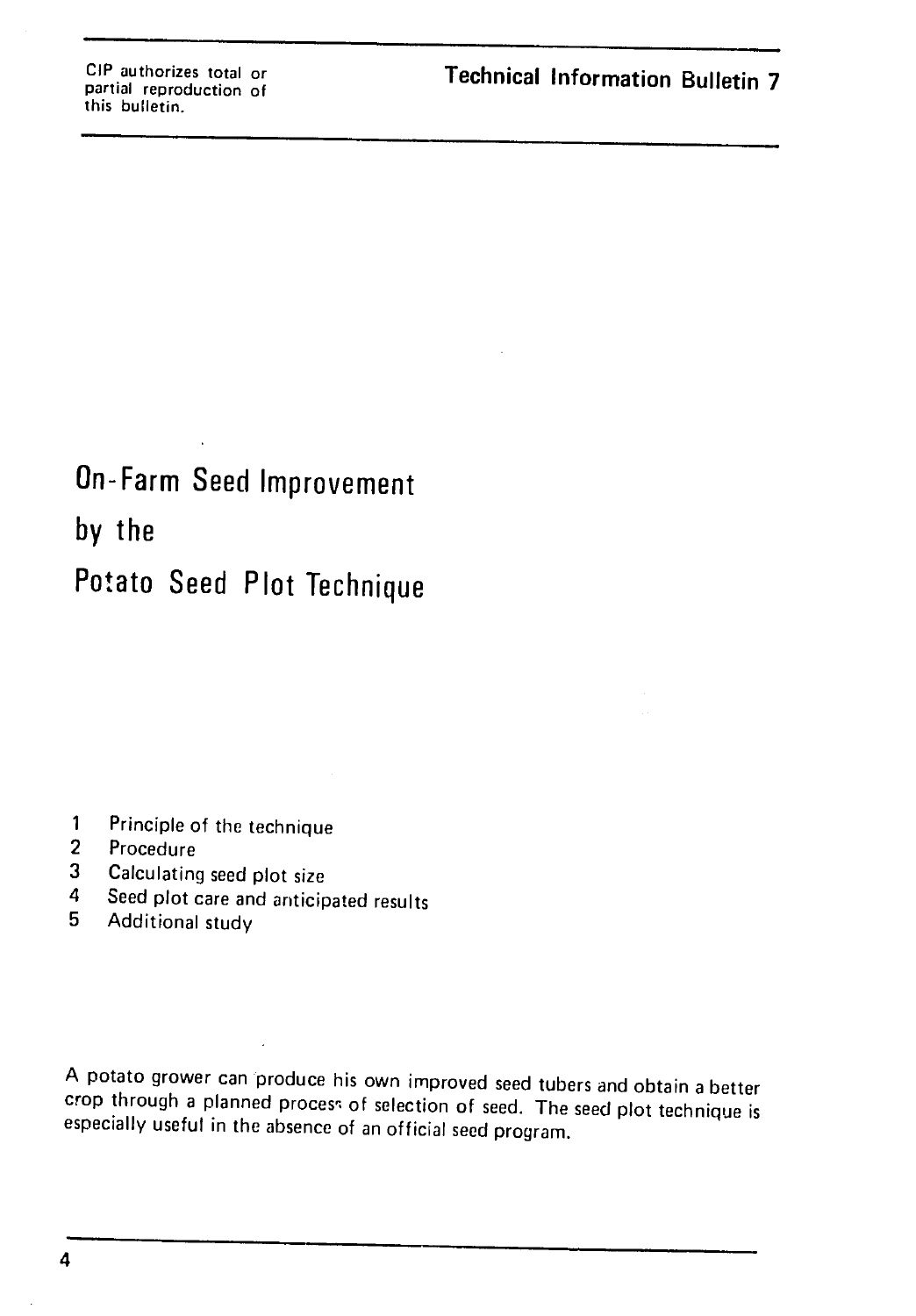### **1 PRINCIPLE OF THE TECHNIQUE**

The objective is to improve the grower's seed stock by selecting the best plants from the current potato crop, storing the tubers from these selections separately, and using them the following season to plant the seed plot. The process is repeated each cropping season **by** selecting the best plants from the current seed plot for the new seed plot. The remaining tubers of the current seed plot are used as seed for the farmer's ware potato crop.



The best plants from the current seed plot are selected **for** the new seed plot. The remaining tubers are used as seed for the farmer's ware potato crop.

The selection process does not require roguing although this would improve the method's efficiency. The major requirement is ability of the grower to recognize symptoms of yield-reducing diseases. Such ability enhances selection of healthy plants.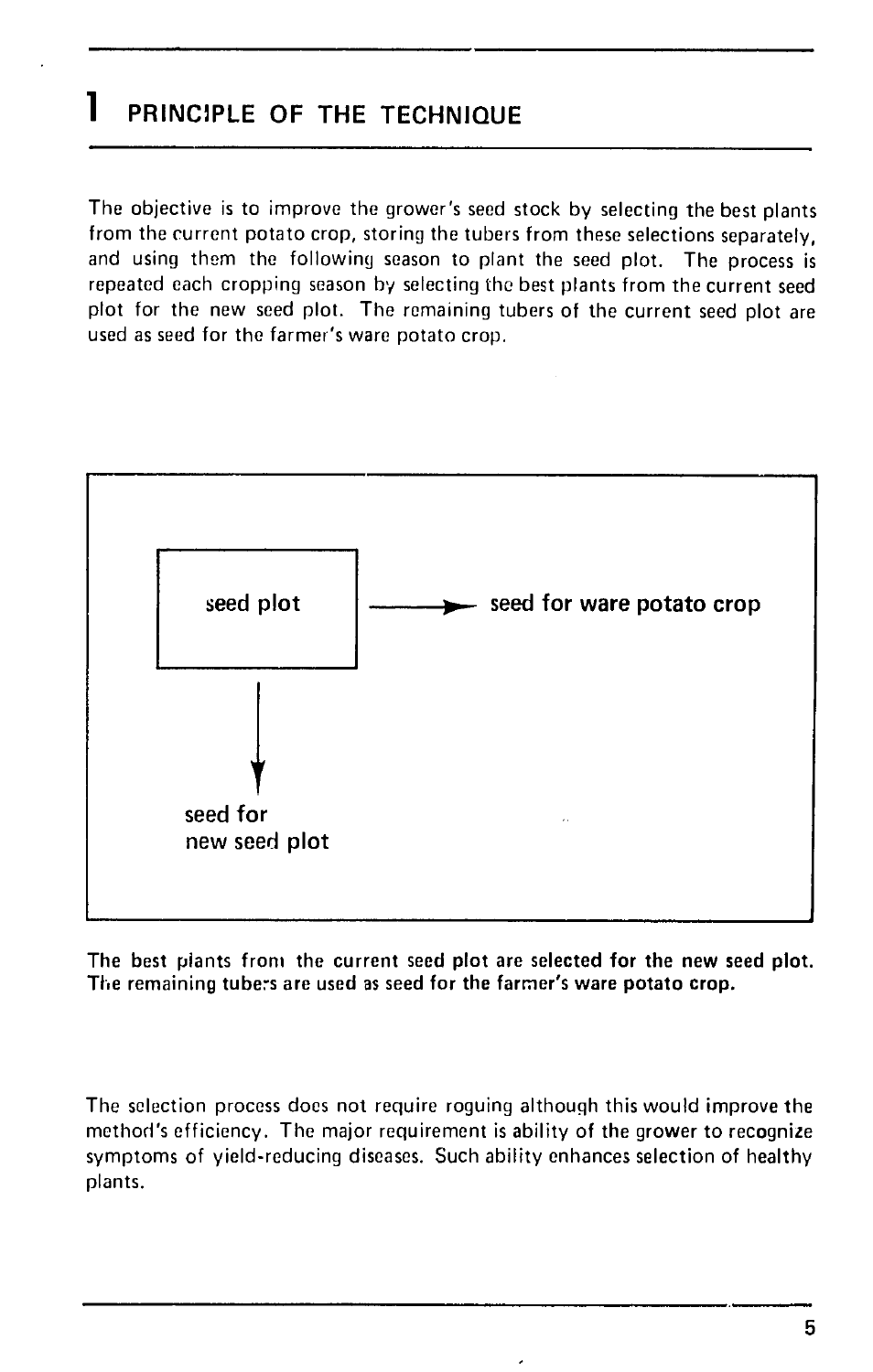# **2 PROCEDURE**

The grower plans a selection program to fulfill the quantity of seed needed. This program includes the following steps.

- a The grower's best potato crop is used to begin the seed improvement program.
- **<sup>b</sup>** In the first year, selection at flowering time is best and easiest to recognize the desired variety so as to avoid mixtures. In subsequent seasons, select at the stage when plants almost touch each other and can still be recognized as individual plants. Mark the healthiest and most vigorous plants in the field with stakes. Stake all plants needed at the same time, and only those of the same variety. Do not select those with virus or other disease symptoms.<br>Stake more plants than will be actually needed to plant the seed plot again next season.



Mark the healthiest and most vigorous plants in the field with stakes.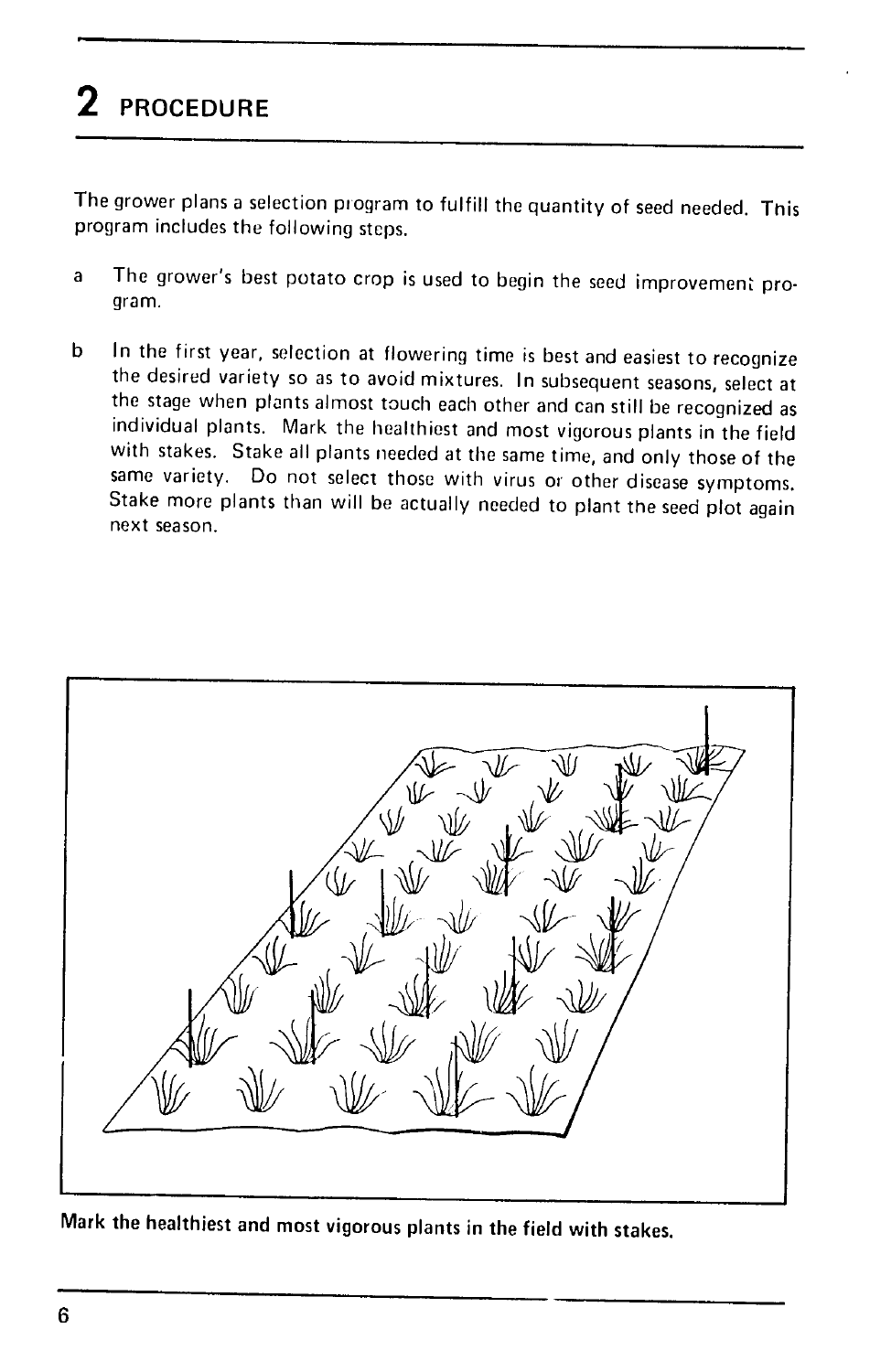- **c** Before harvesting the field, hand-harvest the staked plants to keep selected tubers separate. Some staked plants may be eliminated because of poor yields, tuber-borne diseases or deformities. Keep all tubers from the remaining staked plants, not just the ideal-size seed tubers. Tubers from the selected plants are too valuable to be used for purposes other than seed.
- **d**  Store tubers harvested from staked plants separate from the other potatoes to avoid mixtures and contamination
- e The following season plant the selected tubers in a newly-established potato seed plot. Plant the seed plot on land not used for potatoes the previous season or longer, and at some distance from other potato fields. Plant all tubers, not just the ideal-size seed tubers. Oversize tubers may be planted at wider spacing; smaller tubers at closer spacing.
- $\mathsf{f}$ Again, as in "b", the best plants in the seed plot are staked; but this time it is done earlier, prior to flowering, when it is easy to recognize individual plants.
- g Selected plants are harvested and tubers stored separately as in "c" and "d". These are needed to plant the seed plot again the following season. Tubers from the remaining unmarked plants of the seed plot are used as seed for the farmer's ware potato crop.
- h Continue steps **-f"** and "g", always saving the best for tie following season's seed plot and using the rest to plant the ware potato crop.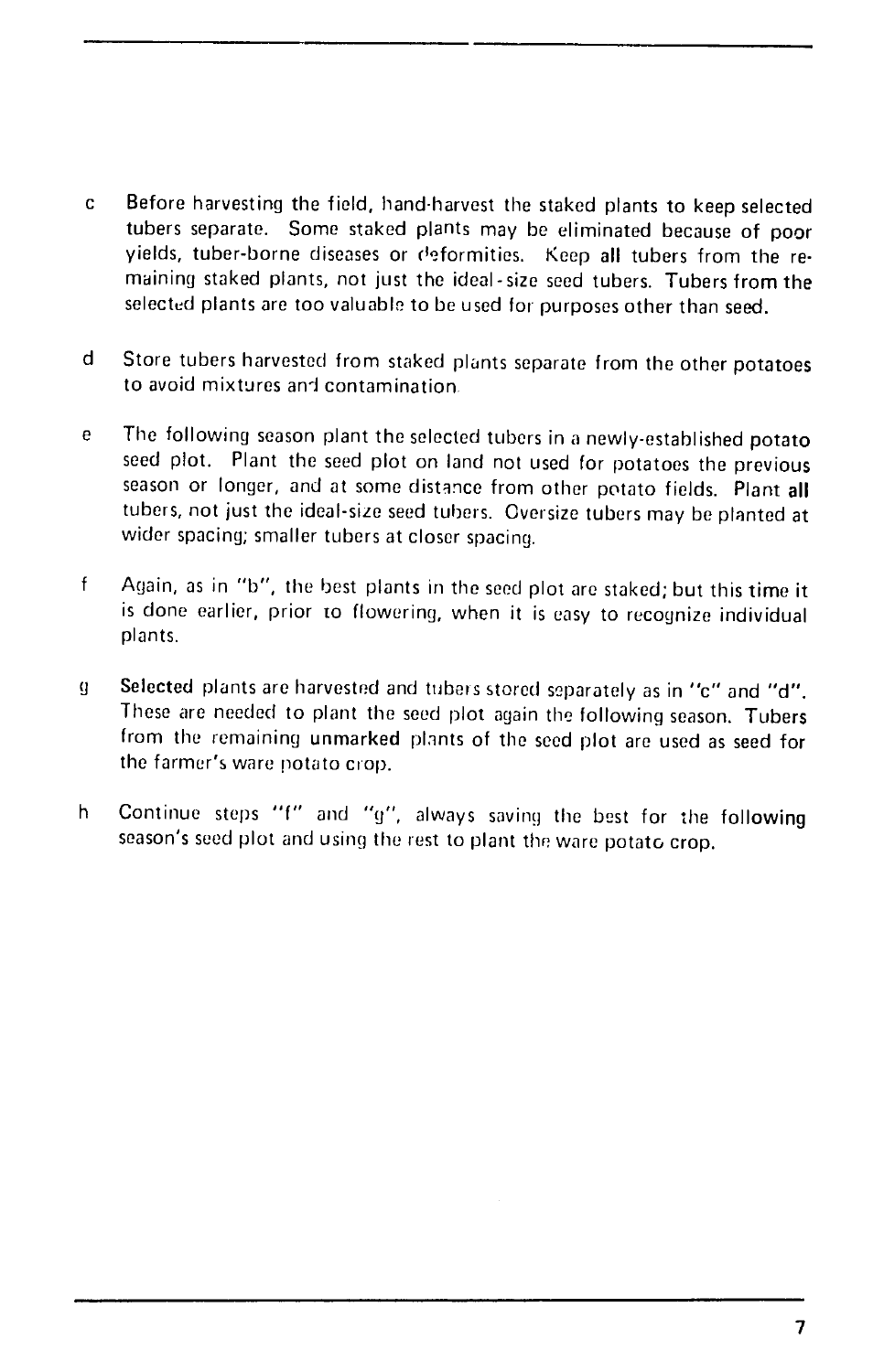## **3 CALCULATING SEED PLOT SIZE**

The seed plot size depends on the size of production area and multiplication rate of the variety being used. The multiplication rate indicates the average number of seed tubers produced by one plant.

### Example **I:**

| Potato production area | 1 ha       |  |
|------------------------|------------|--|
| Seed required          | 2500 kg/ha |  |
| Multiplication rate    | 10         |  |
| Average seed weight    | 50 g/tuber |  |

Calculate saed plot size and number of staked plants needed.

Seed plot size. Assuming a multiplication rate of 10, for 1 ha of production the required seed plot size is

$$
\frac{1 \text{ ha}}{10} \qquad = \qquad 0.1 \text{ ha}
$$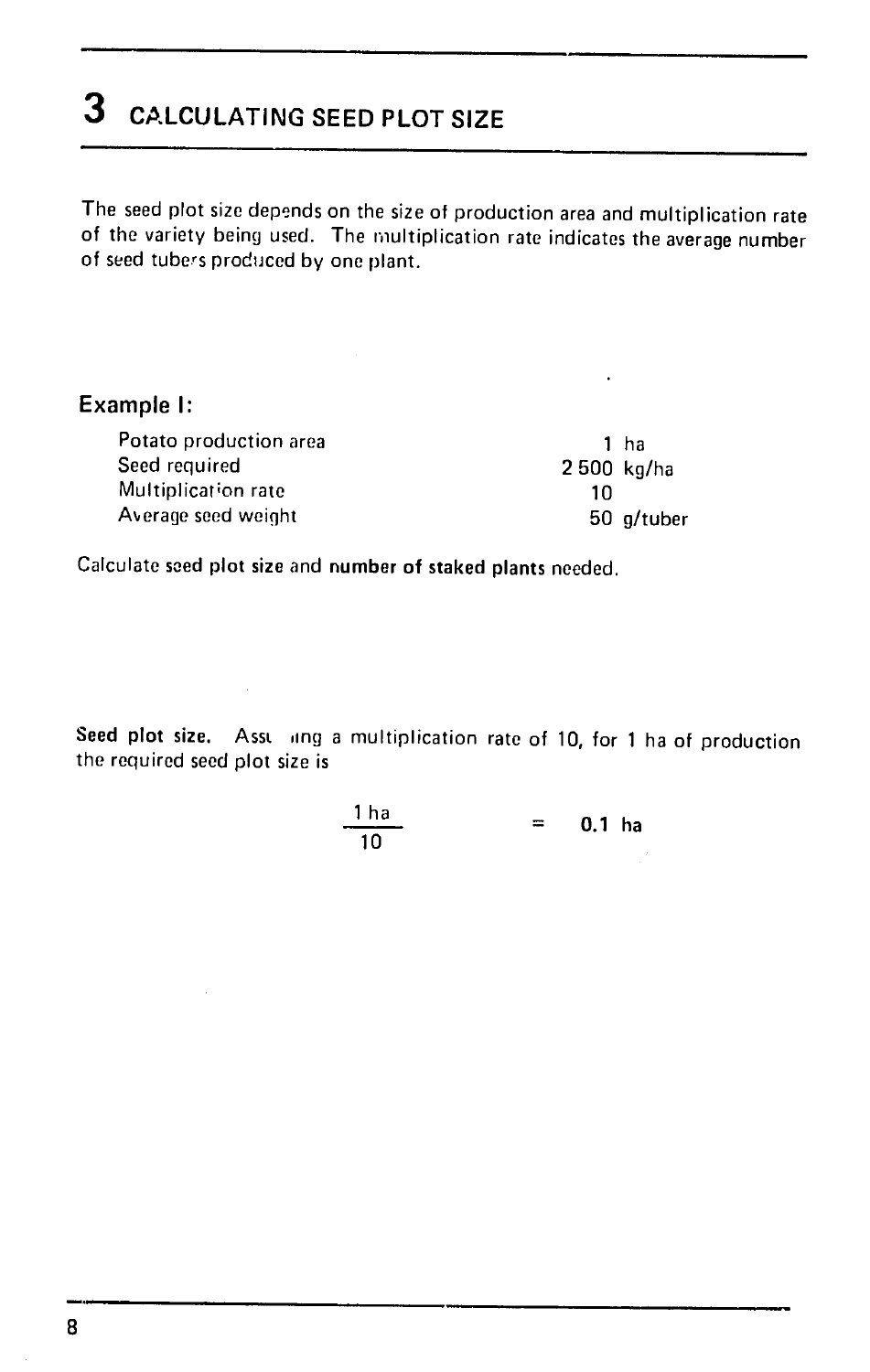Number of staked plants. The amount of seed required to plant a 0.1 ha. seed plot is

> $2500 \text{ kg}$   $\times$  0.1 ha = 250 kg ha

Assuming an average seed weight of 50 g/tuber, the number of tubers required is

$$
\frac{250 \text{ kg}}{0.05 \text{ kg/tuber}} = 5000 \text{ tubes}
$$

As the multiplication rate is 10, each potato plant produces 10 seed tubers. This implies that to produce 5 000 tubers the number of plants to be staked is

$$
\frac{5000 \text{ tuber}}{10 \text{ tubers/plant}} = 500 \text{ plants}
$$

In practice, make the seed plot larger than calculated to compensate for plants selected to replant the seed plot (consider the multiplication rate), and for plants eliminated at harvest or tubers lost during storage.

### Example **II:**

| Potato production area | $0.5$ ha             |
|------------------------|----------------------|
| Planting distance      | $0.85 \times 0.30$ m |
| Multiplication rate    |                      |

Calculate number of staked plants needed (result  $=$  400 plants) and seed plot size (result =  $714 \text{ m}^2$ ).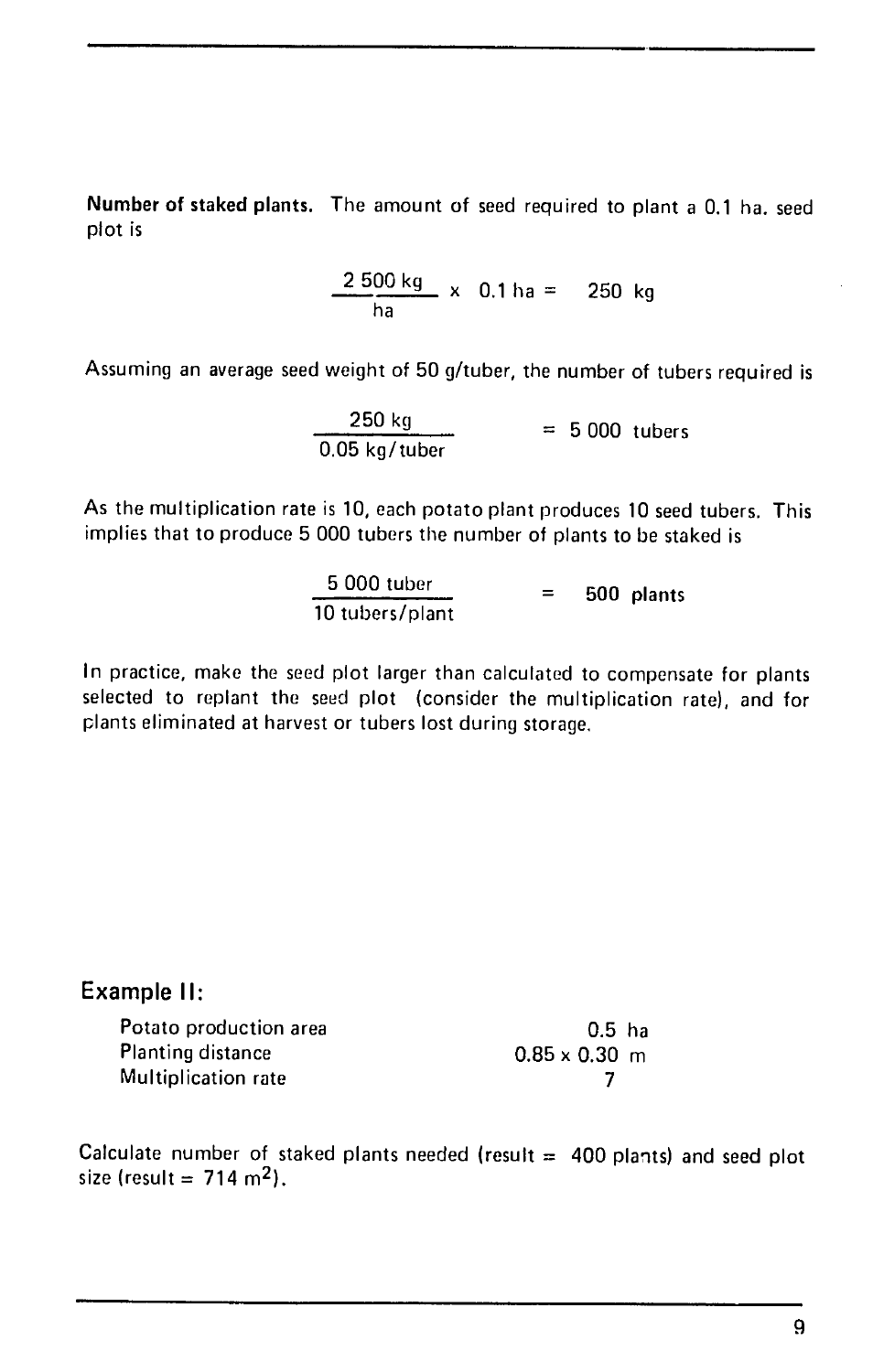

Always use the tubers of the best plants of a seed plot to replant the next season's seed plot, and use the tubers of the remaining unmarked plants as seed for your ware potato crop.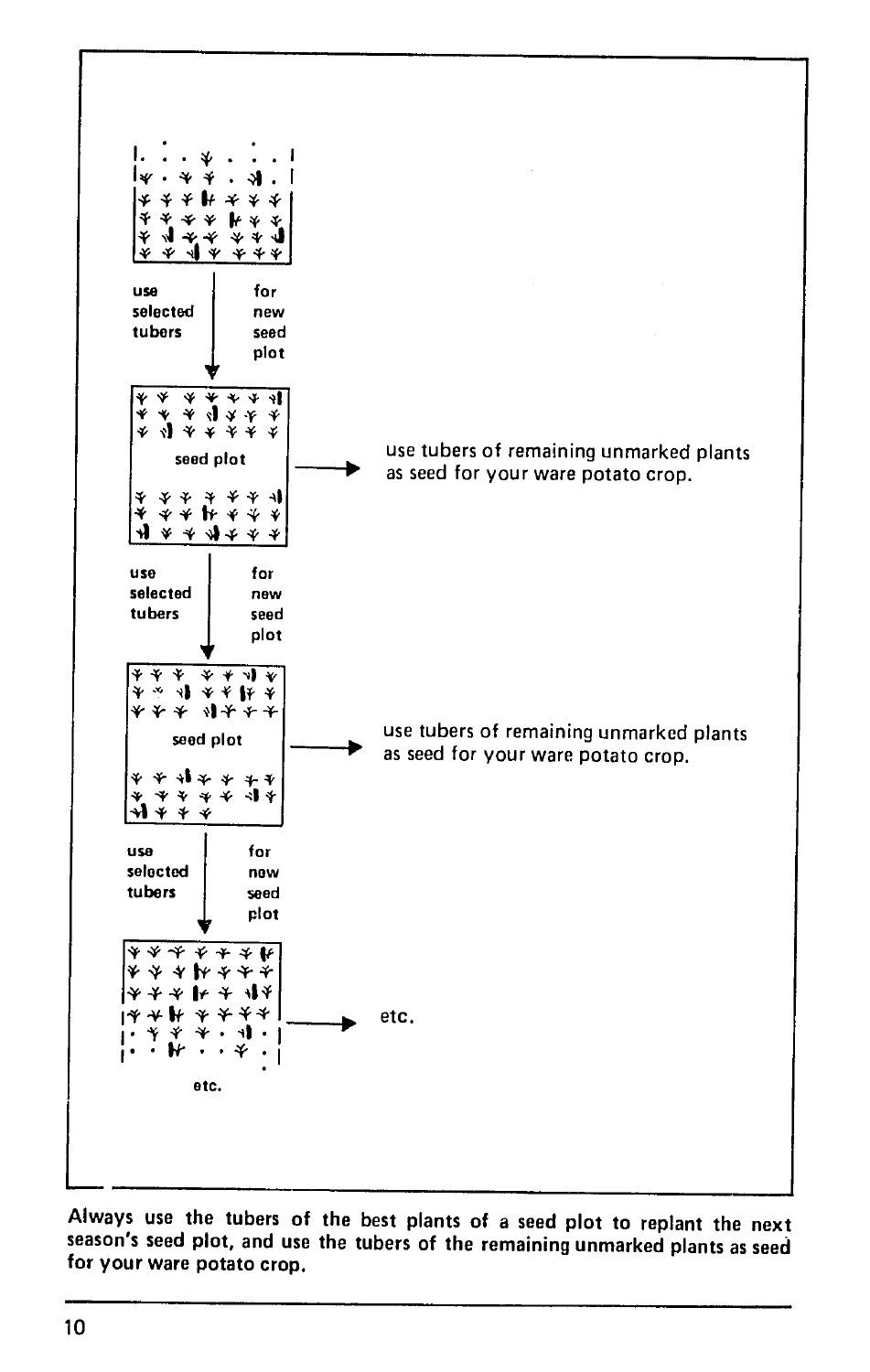

Ir practice, make the seed plot larger than calculated (see example **I).**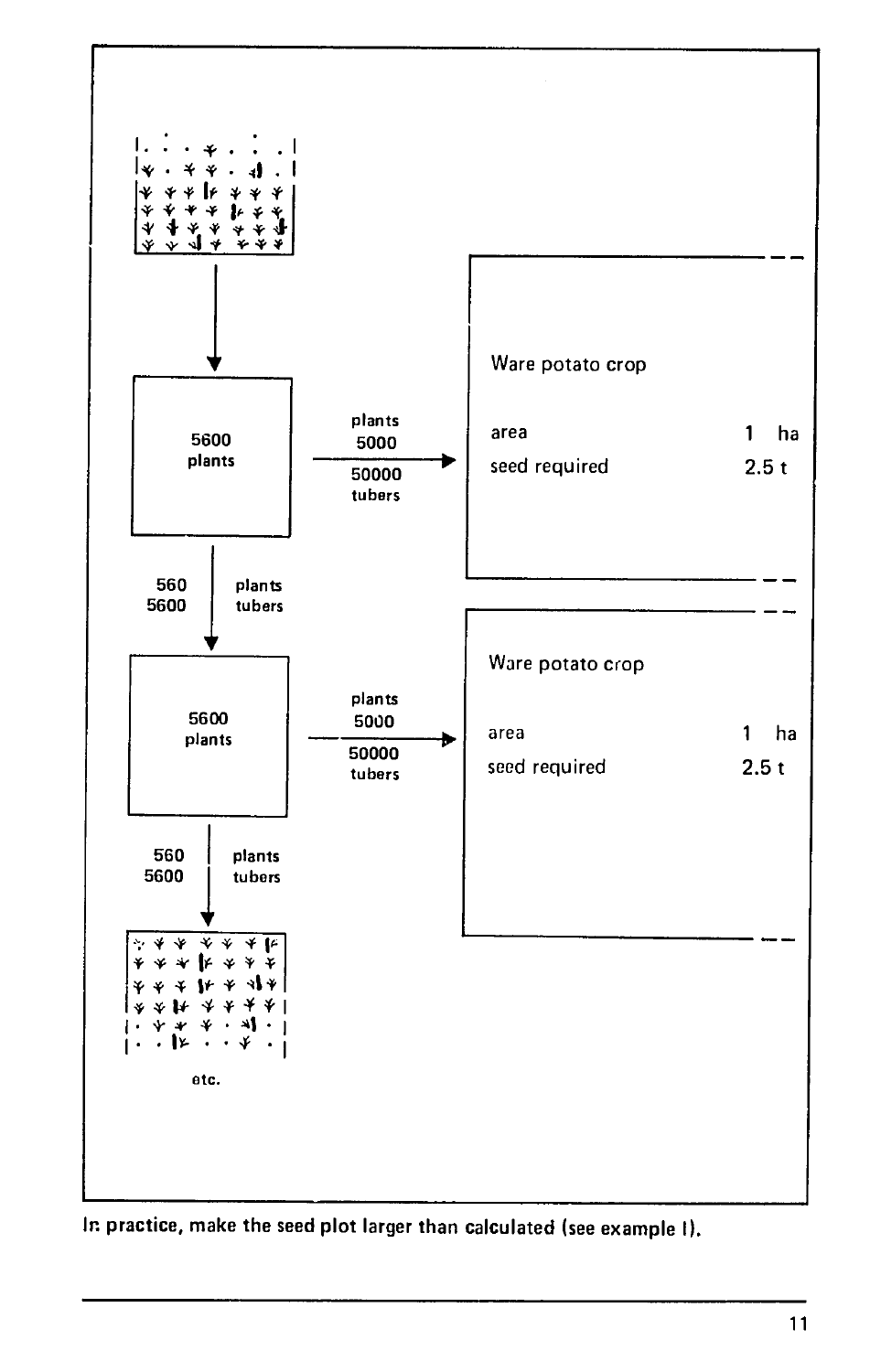## **4 SEED PLOT CARE AND ANTICIPATED RESULTS**

The seed plot is the farmer's source of seed for the next season; special care should be taken to control aphids, the major virus vectors.

The farmer should attempt to control tuber size, in order to maximize number of useable (seed size) tubers and multiplication rate. This can be done by killing the vines as soon as the tubers have grown to seed size, and/or by adapting spacing to recommended stem density.

After the third year of careful selection, field appearance of the crop and its yield should have improved. At this time, roguing of plants with obvious offtype characteristics (diseases and mixtures) may be carried out.

In countries with more than one cropping season each year, seed plots should be grown so as to provide tubers that are physiologically ready for planting at the desired times.

Later, when justified by success of the potato seed plot technique, a higher level seed selection program, such as clonal selectior, may be considered.